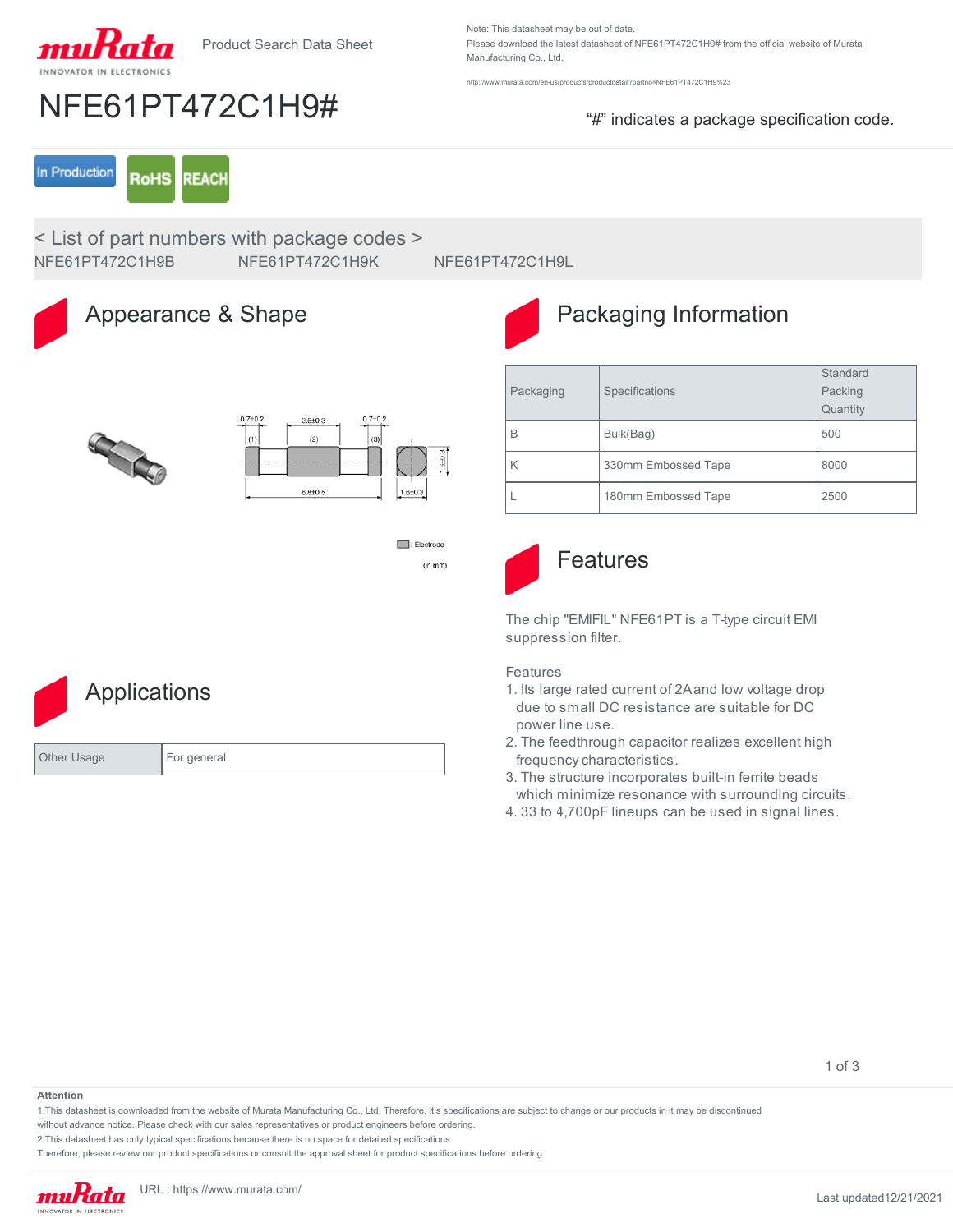

# NFE61PT472C1H9# "#" indicates a package specification code.

Note: This datasheet may be out of date. Please download the latest datasheet of NFE61PT472C1H9# from the official website of Murata Manufacturing Co., Ltd.

<http://www.murata.com/en-us/products/productdetail?partno=NFE61PT472C1H9%23>



## **Specifications**

| Shape                                 | <b>SMD</b>        |
|---------------------------------------|-------------------|
| Size Code (in inch)                   | 2706              |
| Length                                | 6.8mm             |
| Length Tolerance                      | ±0.5mm            |
| Width                                 | 1.6 <sub>mm</sub> |
| <b>Width Tolerance</b>                | ±0.3mm            |
| <b>Thickness</b>                      | 1.6mm             |
| Thickness Tolerance                   | ±0.3mm            |
| <b>Operating Temperature</b><br>Range | -40°C to 85°C     |
| Mass(typ.)                            | 0.062g            |
| Number of Circuit                     | 1                 |
| <b>Rated Current</b>                  | 2A                |
| <b>Rated Voltage</b>                  | 50Vdc             |
| Withstanding Voltage                  | $125$ Vdc         |
| Insulation Resistance(min.)           | 1000MQ            |
| Capacitance                           | 4700pF            |
| Capacitance Tolerance                 | 80/-20%           |
| Size Code (in mm)                     | 6816              |

2 of 3

#### **Attention**

1.This datasheet is downloaded from the website of Murata Manufacturing Co., Ltd. Therefore, it's specifications are subject to change or our products in it may be discontinued

without advance notice. Please check with our sales representatives or product engineers before ordering.

2.This datasheet has only typical specifications because there is no space for detailed specifications.

Therefore, please review our product specifications or consult the approval sheet for product specifications before ordering.